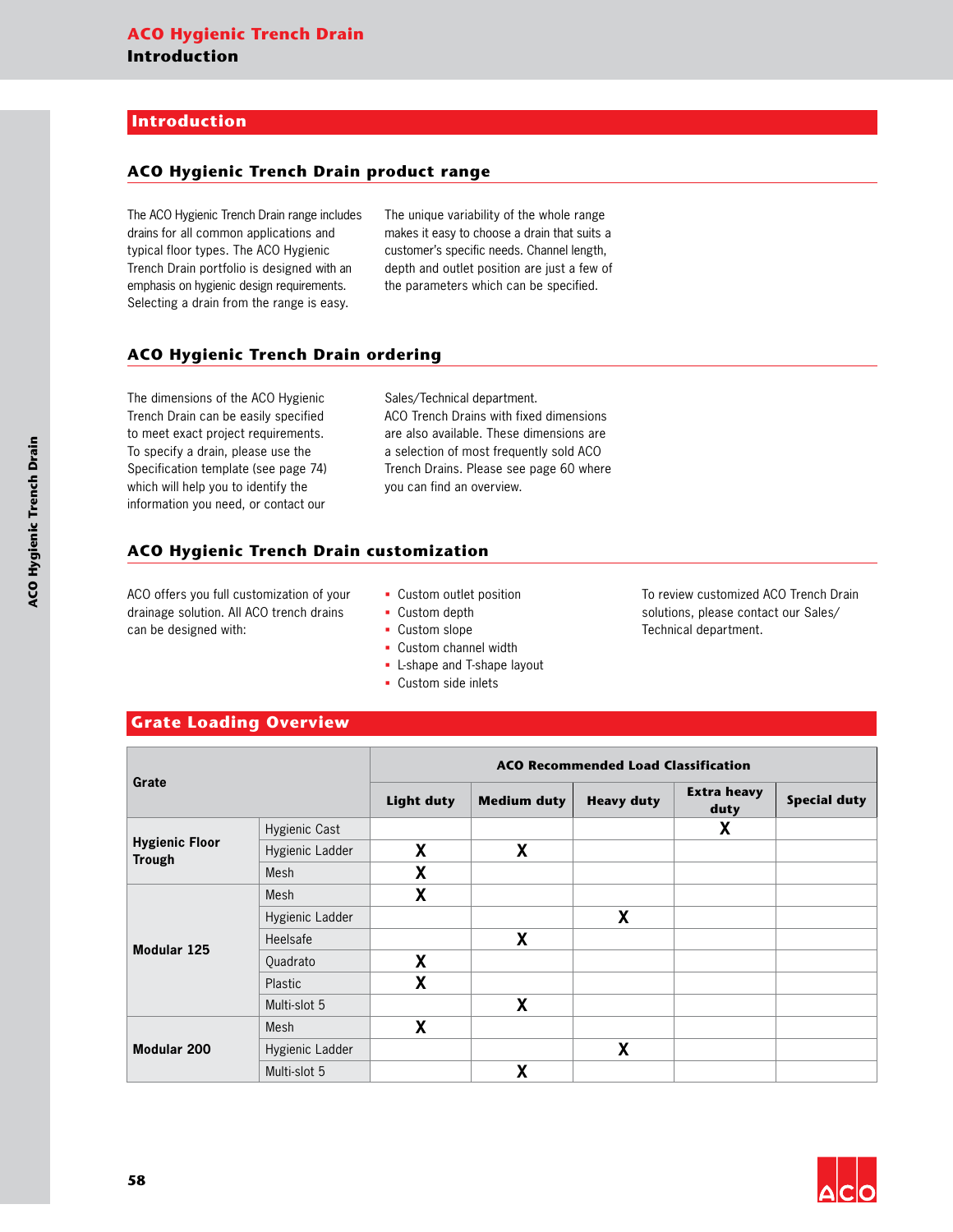# **Hygienic design**

ACO offers sustainable, integrated drainage systems which are designed to protect your business, the environment and ultimately, public health. Our aim is to constantly improve every aspect of safety, hygiene and functional performance.

We believe that our systems and services are truly unique, delivering unparalleled benefits to everyone involved in project delivery or subsequent operation.

ACO hygienic systems fulfill stringent hygienic requirements helping to prevent harmful bacterial contamination. We apply the relevant hygienic design principles reserved for food contact surfaces (EHEDG documents No. 8, 13, 44 and NSF/ANSI 3-A 14159-1-2014) to the channel designs.

#### **ACO Hygienic Trench Drain features:**

- § Fully drainable
- § Internal radii equal or larger than 1/8 inch (3 mm)
- § Hygienic joints
- § Edge infill
- § Stainless steel grade min. AISI 304
- § Fully pickle passivated



connection between the floor drain and surrounding floor and helps to minimize risk of floor cracks which could harbor microorganisms

for width  $\geq 16$ " (400 mm)

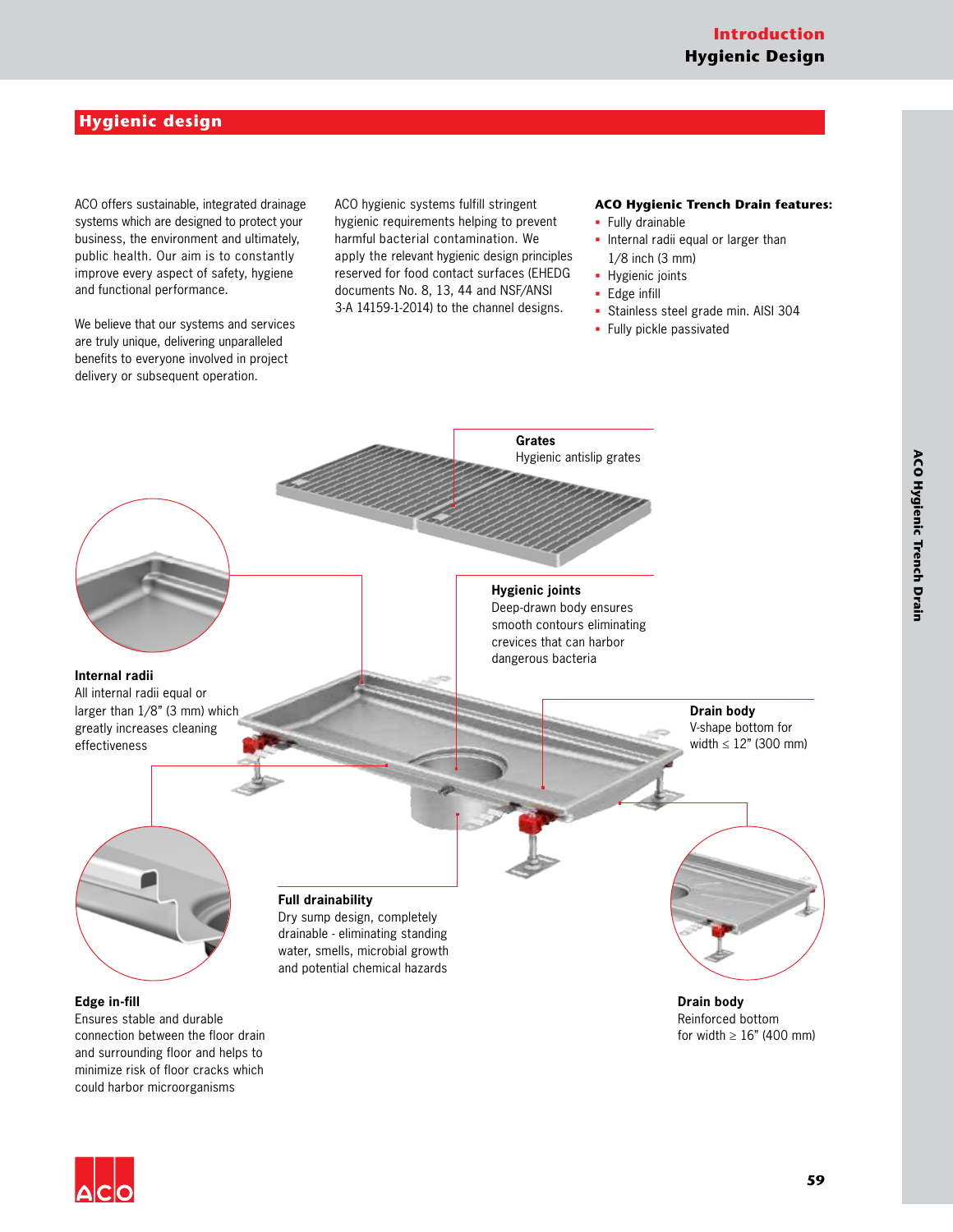**Fixed-height, horizontal outlet solution** *(available as a one-piece solution)*



**ACO Hygienic Floor Trough**

**Adjustable, vertical outlet solution** *(standard configuration)*



**ACO Hygienic Floor Trough**



**ACO Hygienic Floor Drain**

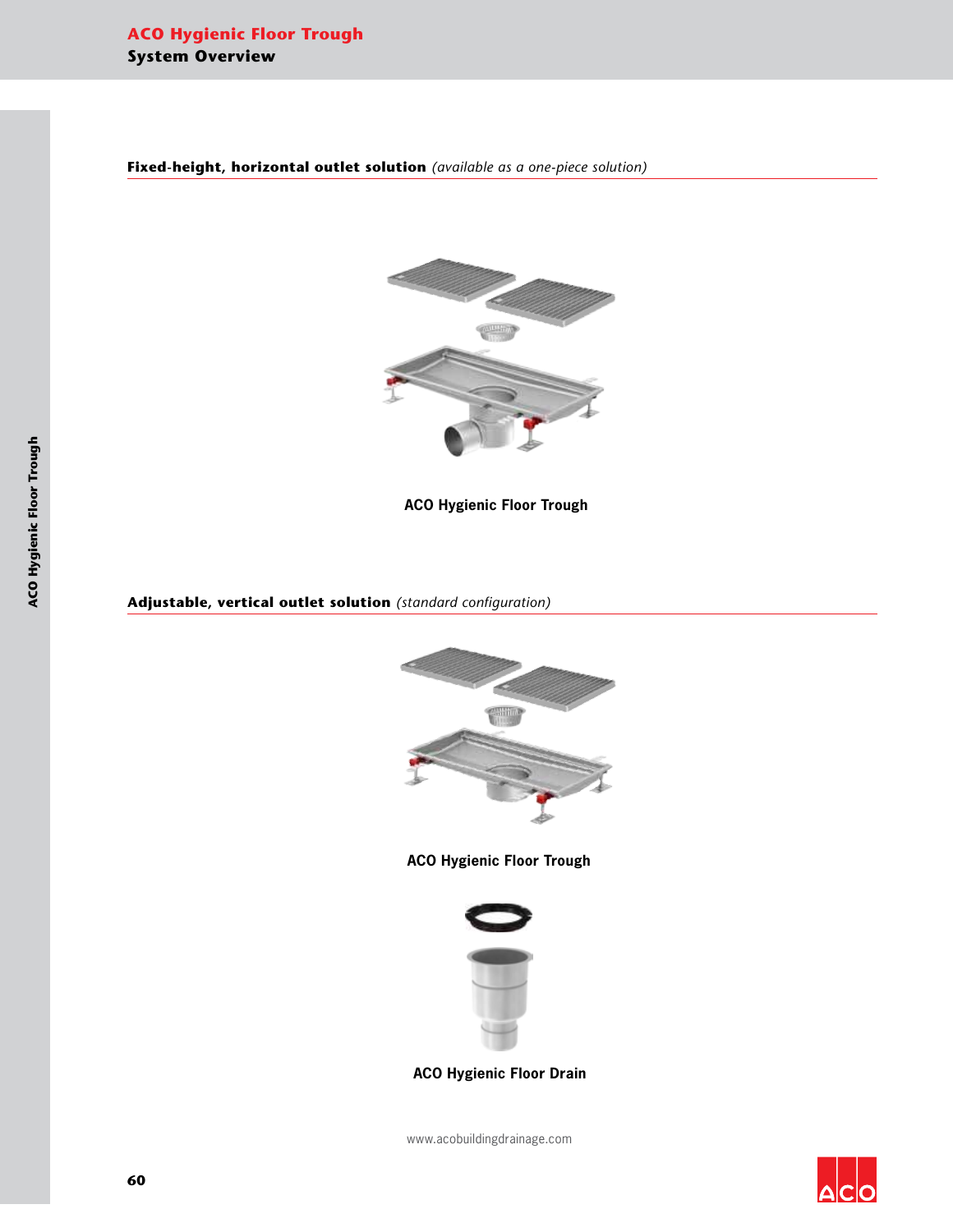# **ACO Hygienic Floor Trough - Standard products**

## **Product information**

The dimensions of the ACO Hygienic Floor Trough for concrete, tile and resin floors can be easily specified to meet exact project requirements or easily chosen from predefined fixed dimensions.

- § Hygienic design following EN 1672, EN ISO 14159, EHEDG document No. 8, 13, 44 and NSF/ANSI 3-A 14159-1-2014
- § Available in AISI 304 or AISI 316L grades of stainless steel
- § Fully pickle passivated
- § Minimum longitudal slope 1 %
- Minimum cross sectional slope 5°
- § V-shape bottom for width < 11.81"
- § Reinforced bottom for width over 11.81"
- Rubber edge infill
- § Rounded corners 1/8" radii or larger
- § Easy and secure adjustable connection with Floor Drain

Items shown with the NSF Mark have been tested and Certified by NSF International.

#### **Product data**

IS.





|                          |              |              | <b>Channel dimensions</b> |                |            |                 |                            |                  |        |
|--------------------------|--------------|--------------|---------------------------|----------------|------------|-----------------|----------------------------|------------------|--------|
| Wo                       | Wi           | Lo           | Li                        | H <sub>2</sub> | H3         | ØD              | <b>Floor Drain</b>         | <b>Material</b>  | Part # |
| in [mm]                  | in [mm]      | in [mm]      | in [mm]                   | in [mm]        | in [mm]    | in [mm]         |                            |                  |        |
|                          |              | 20.87 [530]  | 19.69 [500]               |                |            |                 |                            | <b>AISI 304</b>  | 416584 |
|                          |              |              |                           |                |            |                 |                            | <b>AISI 316L</b> | 416602 |
|                          |              | 32.68 [830]  |                           |                |            |                 |                            | AISI 304         | 416585 |
|                          |              |              | 31.50 [800]               |                |            |                 |                            | <b>AISI 316L</b> | 416603 |
| 7.87 [200]<br>6.69 [170] |              |              |                           |                |            | AC <sub>O</sub> | AISI 304                   | 416586           |        |
|                          | 40.55 [1030] | 39.37 [1000] | 2.36 [60]                 |                |            |                 | <b>AISI 316L</b>           | 416604           |        |
|                          |              |              | 47.24 [1200]              |                | 4.25 [108] | 4.92 [125]      | 8" Hygienic<br>Floor Drain | AISI 304         | 416587 |
|                          |              | 48.43 [1230] |                           |                |            |                 |                            | <b>AISI 316L</b> | 416605 |
|                          |              |              |                           |                |            |                 |                            | AISI 304         | 416588 |
|                          | 60.24 [1530] | 59.06 [1500] |                           |                |            |                 | <b>AISI 316L</b>           | 416606           |        |
|                          |              |              |                           |                |            |                 | AISI 304                   | 416589           |        |
|                          |              | 79.92 [2030] | 78.74 [2000]              |                |            |                 |                            | <b>AISI 316L</b> | 416607 |

- § Hygienic grates with slip resistance
- § Adjustable leveling feet 2.36" 4.33"
- Installation anchors for securing into concrete
- § 4.92" diameter outlet connects to ACO 8" Hygienic Floor Drain body
- § 5.59" diameter outlet connects to ACO 10" Hygienic Floor Drain body
- § 7.87" diameter outlet connects to ACO 12" Hygienic Floor Drain body

∩ه

10 C

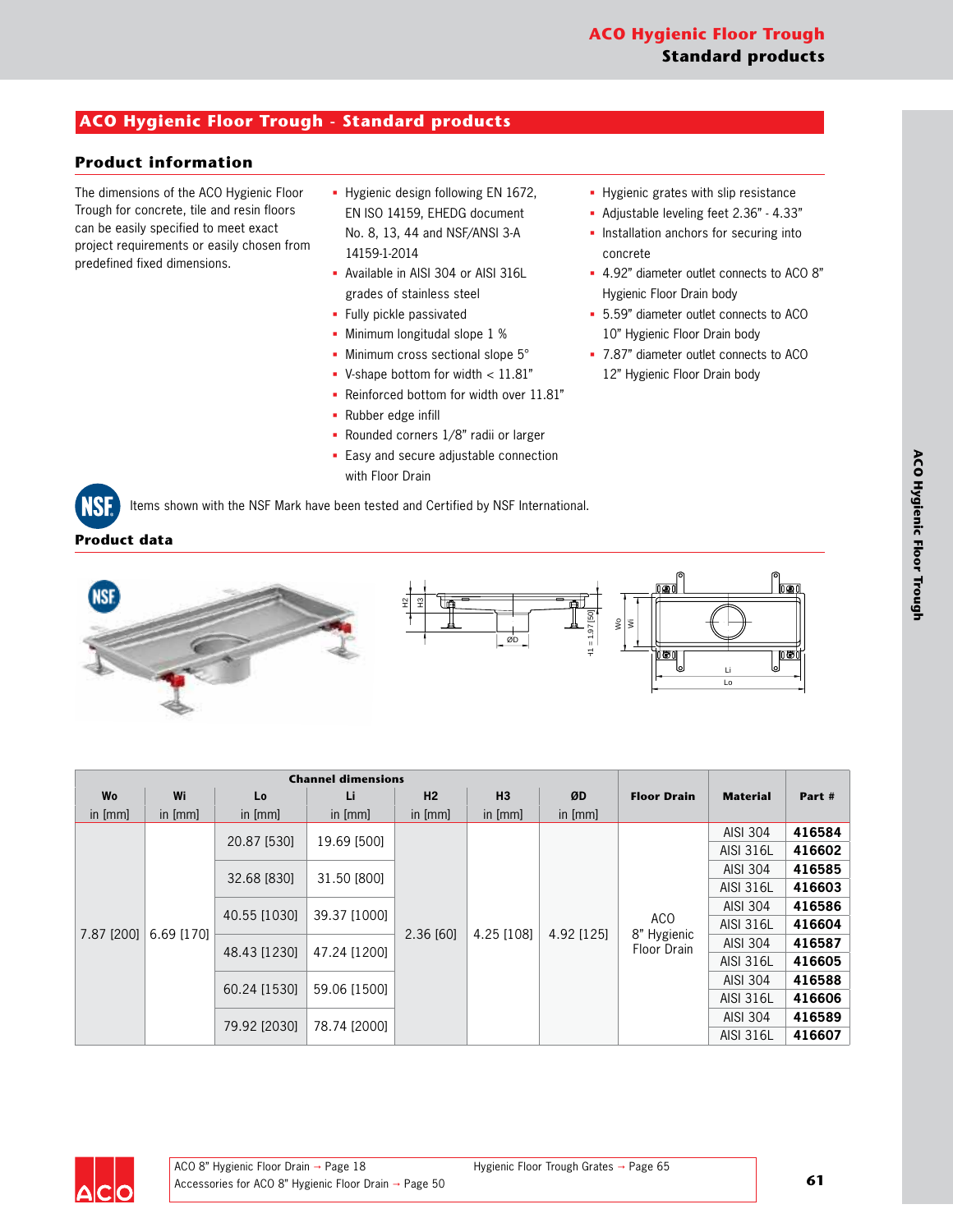# **ACO Hygienic Floor Trough Standard products**

**Product data**



|                |                |               | <b>Channel dimensions</b> |                         |                |            |                                                   |                       |                  |
|----------------|----------------|---------------|---------------------------|-------------------------|----------------|------------|---------------------------------------------------|-----------------------|------------------|
| Wo             | Wi             | Lo            | Li                        | H <sub>2</sub>          | H <sub>3</sub> | ØD         | <b>Floor Drain</b>                                | <b>Material</b>       | Part#            |
| in [mm]        | in [mm]        | in [mm]       | in [mm]                   | in [mm]                 | in [mm]        | in [mm]    |                                                   |                       |                  |
|                |                | 20.87 [530]   | 19.69 [500]               |                         |                |            |                                                   | AISI 304              | 416590           |
|                |                |               |                           |                         |                |            |                                                   | AISI 316L             | 416608           |
|                |                | 32.68 [830]   | 31.50 [800]               |                         |                |            |                                                   | <b>AISI 304</b>       | 416591           |
|                |                |               |                           |                         |                |            |                                                   | <b>AISI 316L</b>      | 416609           |
|                |                | 40.55 [1030]  | 39.37 [1000]              |                         |                |            | <b>ACO</b>                                        | AISI 304              | 416592           |
| 7.87 [200]     | 6.69 [170]     |               |                           | 2.36 [60]               | 4.8 [122]      | 5.59 [142] | 10"<br>Hygienic                                   | AISI 316L             | 416610           |
|                |                | 48.43 [1230]  | 47.24 [1200]              |                         |                |            | Floor Drain                                       | <b>AISI 304</b>       | 416593           |
|                |                |               |                           |                         |                |            |                                                   | AISI 316L<br>AISI 304 | 416611<br>416594 |
|                |                | 60.24 [1530]  | 59.06 [1500]              |                         |                |            |                                                   | AISI 316L             | 416612           |
|                |                |               |                           |                         |                |            |                                                   | AISI 304              | 416595           |
|                |                | 79.92 [2030]  | 78.74 [2000]              |                         |                |            |                                                   | <b>AISI 316L</b>      | 416613           |
|                |                |               |                           |                         |                |            |                                                   | <b>AISI 304</b>       | 416614           |
|                |                | 12.99 [330]   | 11.81 [300]               | 2.17 [55]               |                |            |                                                   | <b>AISI 316L</b>      | 416628           |
|                |                |               |                           |                         | 4.52 [115]     |            |                                                   | AISI 304              | 416615           |
|                |                | 24.80 [630]   | 23.62 [600]               |                         |                |            |                                                   | AISI 316L             | 416629           |
|                |                |               |                           |                         |                |            |                                                   | AISI 304              | 416616           |
|                |                | 40.55 [1030]  | 39.37 [1000]              |                         |                |            |                                                   | <b>AISI 316L</b>      | 416630           |
|                |                |               |                           | 2.36 [60]<br>4.72 [120] |                | 5.59 [142] | AC <sub>O</sub><br>10"<br>Hygienic<br>Floor Drain | <b>AISI 304</b>       | 416617           |
|                |                | 60.24 [1530]  | 59.06 [1500]              |                         |                |            |                                                   | AISI 316L             | 416631           |
|                |                | 79.92 [2030]  | 78.74 [2000]              |                         |                |            |                                                   | <b>AISI 304</b>       | 416618           |
|                |                |               |                           |                         |                |            |                                                   | AISI 316L             | 416632           |
|                |                | 119.29 [3030] | 118.11 [3000]             | 2.76 [70]               | 5.11 [130]     |            |                                                   | AISI 304              | 416619           |
|                |                |               |                           |                         |                |            |                                                   | AISI 316L             | 416633           |
|                |                | 158.66 [4030] | 157.48 [4000]             | 3.15 [80]               | 5.51 [140]     |            |                                                   | AISI 304              | 416620           |
| 11.81<br>[300] | 10.63<br>[270] |               |                           |                         |                |            |                                                   | <b>AISI 316L</b>      | 416634           |
|                |                | 12.99 [330]   | 11.81 [300]               | 2.17 [55]               | 4.52 [115]     |            |                                                   | AISI 304              | 416621           |
|                |                |               |                           |                         |                |            |                                                   | AISI 316L<br>AISI 304 | 416635<br>416622 |
|                |                | 24.80 [630]   | 23.62 [600]               |                         |                |            |                                                   | AISI 316L             | 416636           |
|                |                |               |                           |                         |                |            |                                                   | AISI 304              | 416623           |
|                |                | 40.55 [1030]  | 39.37 [1000]              |                         |                |            |                                                   | AISI 316L             | 416637           |
|                |                |               |                           | 2.36 [60]               | 4.72 [120]     |            | <b>ACO</b><br>12"                                 | <b>AISI 304</b>       | 416624           |
|                |                | 60.24 [1530]  | 59.06 [1500]              |                         |                | 7.87 [200] | Hygienic                                          | AISI 316L             | 416638           |
|                |                |               |                           |                         |                |            | Floor Drain                                       | AISI 304              | 416625           |
|                |                | 79.92 [2030]  | 78.74 [2000]              |                         |                |            |                                                   | AISI 316L             | 416639           |
|                |                |               |                           |                         |                |            |                                                   | AISI 304              | 416626           |
|                |                | 119.29 [3030] | 118.11 [3000]             | 2.76 [70]               | 5.11 [130]     |            |                                                   | AISI 316L             | 416640           |
|                |                |               |                           |                         |                |            |                                                   | <b>AISI 304</b>       | 416627           |
|                |                | 158.66 [4030] | 157.48 [4000]             | 3.15[80]                | 5.51 [140]     |            |                                                   | <b>AISI 316L</b>      | 416641           |

\* 4.92" diameter outlet connects to ACO 8" Hygienic Floor Drain body. 5.59" diameter outlet connects to ACO 10" Hygienic Floor Drain body.

7.87" diameter outlet connects to ACO 12" Hygienic Floor Drain body.

ACO 10" Hygienic Floor Drain  $\rightarrow$  Page 25 ACO 12" Hygienic Floor Drain → Page 33 www.acobuildingdrainage.com

Accessories for Hygienic Floor Trough  $\rightarrow$  Page 73 Hygienic Floor Trough Grates  $\rightarrow$  Page 65

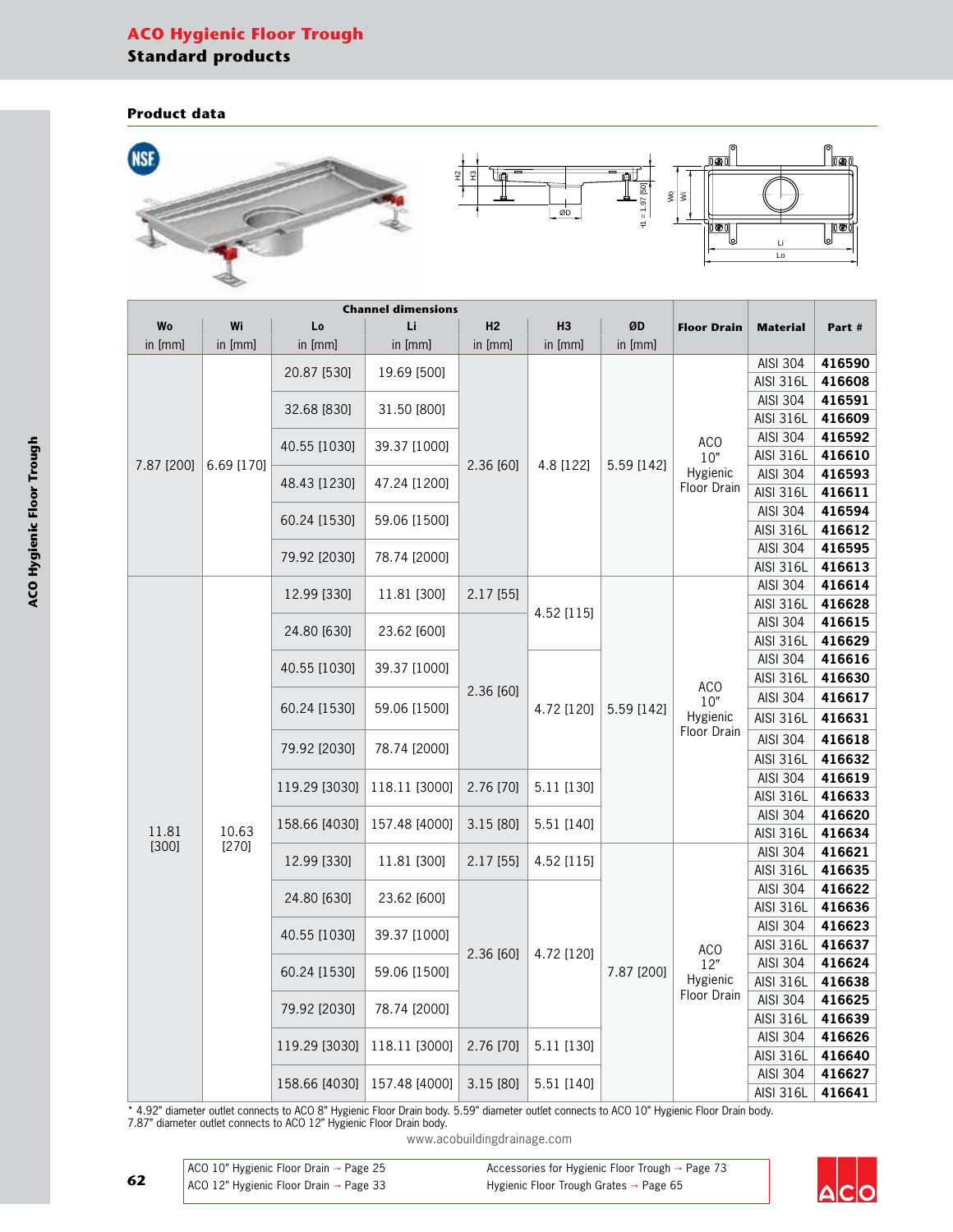#### **Product data**



|         |                         |              | <b>Channel dimensions</b> |                |            |            |                                |                  |        |
|---------|-------------------------|--------------|---------------------------|----------------|------------|------------|--------------------------------|------------------|--------|
| Wo      | Wi                      | Lo           | Li                        | H <sub>2</sub> | <b>H3</b>  | ØD         | <b>Floor Drain</b>             | <b>Material</b>  | Part # |
| in [mm] | in [mm]                 | in [mm]      | in [mm]                   | in [mm]        | in [mm]    | in [mm]    |                                |                  |        |
|         |                         | 16.93 [430]  | 15.75 [400]               |                |            |            |                                | AISI 304         | 416642 |
|         |                         |              |                           |                |            |            | AC <sub>O</sub>                | AISI 316L        | 416648 |
|         |                         | 24.80 [630]  | 23.62 [600]               |                | 4.84 [123] | 5.59 [142] | 10"                            | <b>AISI 304</b>  | 416643 |
|         |                         |              |                           |                |            |            | Hygienic                       | AISI 316L        | 416649 |
|         |                         | 32.68 [830]  | 31.50 [800]               |                |            |            | Floor Drain                    | AISI 304         | 416644 |
| 15.75   | 14.57                   |              |                           | 2.36 [60]      |            |            |                                | AISI 316L        | 416650 |
| [400]   | [370]                   | 16.93 [430]  | 15.75 [400]               |                |            |            |                                | AISI 304         | 416645 |
|         |                         |              |                           |                |            |            | AC <sub>O</sub>                | AISI 316L        | 416651 |
|         |                         | 24.80 [630]  | 23.62 [600]               |                |            |            | 12"                            | <b>AISI 304</b>  | 416646 |
|         |                         |              |                           |                | 4.72 [120] | 7.87 [200] | Hygienic                       | AISI 316L        | 416652 |
|         |                         | 32.68 [830]  | 31.50 [800]               |                |            |            | Floor Drain                    | <b>AISI 304</b>  | 416647 |
|         |                         |              |                           |                |            |            |                                | <b>AISI 316L</b> | 416653 |
|         |                         | 20.87 [530]  | 19.69 [500]               |                | 5.00 [127] |            |                                | <b>AISI 304</b>  | 416654 |
|         |                         |              |                           |                |            |            | AC <sub>O</sub>                | AISI 316L        | 416660 |
|         |                         | 32.68 [830]  | 31.50 [800]               |                | 4.84 [123] | 5.59 [142] | 10"<br>Hygienic<br>Floor Drain | AISI 304         | 416655 |
|         |                         |              |                           |                |            |            |                                | AISI 316L        | 416661 |
|         |                         | 40.55 [1030] | 39.37 [1000]              |                |            |            |                                | <b>AISI 304</b>  | 416656 |
| 19.69   | 18.50                   |              |                           | 2.56 [65]      |            |            |                                | AISI 316L        | 416662 |
| [500]   | [470]                   | 20.87 [530]  | 19.69 [500]               |                |            |            |                                | AISI 304         | 416657 |
|         |                         |              |                           |                |            |            | <b>ACO</b>                     | AISI 316L        | 416663 |
|         |                         | 32.68 [830]  | 31.50 [800]               |                | 4.88 [124] | 7.87 [200] | 12"                            | <b>AISI 304</b>  | 416658 |
|         |                         |              |                           |                |            |            | Hygienic<br>Floor Drain        | <b>AISI 316L</b> | 416664 |
|         |                         | 40.55 [1030] | 39.37 [1000]              |                |            |            |                                | <b>AISI 304</b>  | 416659 |
|         |                         |              |                           |                |            |            |                                | <b>AISI 316L</b> | 416665 |
|         |                         | 24.80 [630]  | 23.62 [600]               |                | 5.11 [130] |            |                                | AISI 304         | 416666 |
|         |                         |              |                           |                |            |            |                                | AISI 316L        | 416669 |
| 23.62   | [600]<br>22.44<br>[570] | 36.61 [930]  | 35.43 [900]               | 2.76 [70]      | 4.88 [124] |            | <b>ACO</b>                     | AISI 304         | 416667 |
|         |                         |              |                           |                |            | 7.87 [200] | 12"                            | AISI 316L        | 416670 |
|         |                         | 48.43 [1230] | 47.24 [1200]              |                | 4.92 [125] |            | Hygienic<br>Floor Drain        | AISI 304         | 416668 |
|         |                         |              |                           |                |            |            |                                | AISI 316L        | 416671 |
| 31.50   |                         | 32.68 [830]  | 31.50 [800]               | 3.15 [80]      | 5.23 [133] |            |                                | AISI 304         | 416672 |
| [800]   |                         |              |                           |                |            |            |                                | AISI 316L        | 416673 |



Items shown with the NSF Mark have been tested and Certified by NSF International.

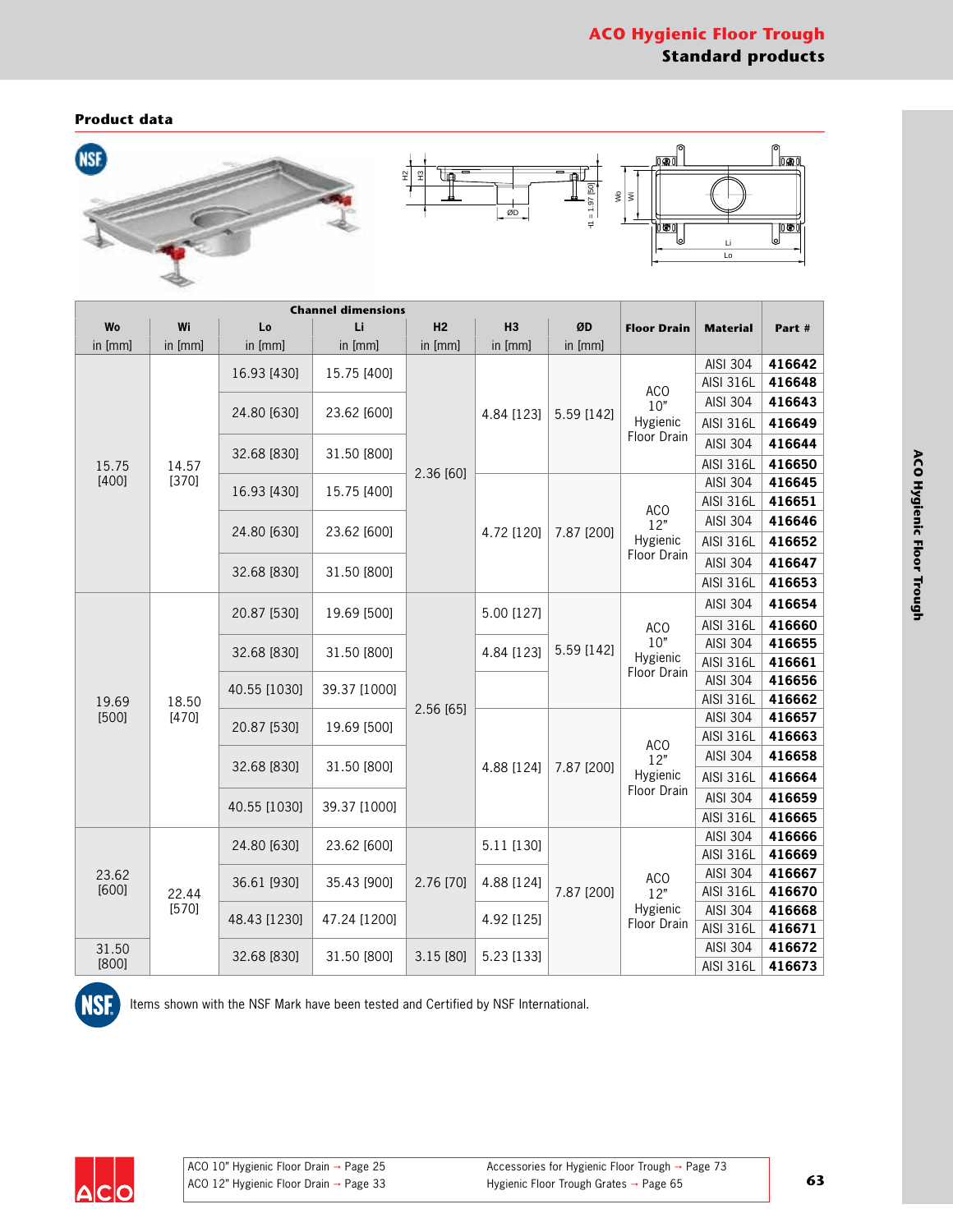#### **ACO Hygienic Floor Trough - Semi-standard products**

#### **Product information**

The dimensions of the ACO Hygienic Floor Trough for concrete, tile and resin floors can be easily specified to meet exact project requirements.

- § Hygienic design following EN 1672, EN ISO 14159, EHEDG document No. 8, 13, 44 and NSF/ANSI 3-A 14159-1-2014
- § Available in AISI 304 or AISI 316L grades of stainless steel
- § Fully pickle passivated
- § Minimum longitudal slope 1 %
- Minimum cross sectional slope 5°
- § V-shape bottom for width < 11.81"
- § Reinforced bottom for width over 11.81"
- § Rubber edge infill
- § Rounded corners 1/8" radii or larger
- § Easy and secure adjustable connection with floor drain
- § Hygienic grates with slip resistance
- § Adjustable leveling feet 2.36" 4.33"
- § Installation anchors for securing into concrete





| <b>External (overall)</b><br>width | Internal (grate)<br>width | Length of<br>channel | Height at outlet of<br>channel | Height at end of channel    |
|------------------------------------|---------------------------|----------------------|--------------------------------|-----------------------------|
| <b>Wo</b><br>in [mm]               | Wi<br>in $[mm]$           | Lo                   | H <sub>2</sub><br>in [mm]      | $H1$ and H3 H2<br>in $[mm]$ |
| 7.87 [200]                         | 6.69 [170]                |                      |                                |                             |
| 11.81 [300]                        | 10.63 [270]               |                      |                                | 1.97 [50]                   |
| 15.75 [400]                        | 14.57 [370]               |                      |                                | 3.15 [80]                   |
| 19.69 [500]                        | 18.50 [470]               | Variable             | 2.36 [60] - 7.87 [200]         | 4.33 [110]                  |
| 23.62 [600]                        | 22.44 [570]               |                      |                                | 5.51 [140]                  |
| 31.50 [800]                        | 30.31 [770]               |                      |                                |                             |

**\*** Long channels over 3m are manufactured in sections for shipping and handling.



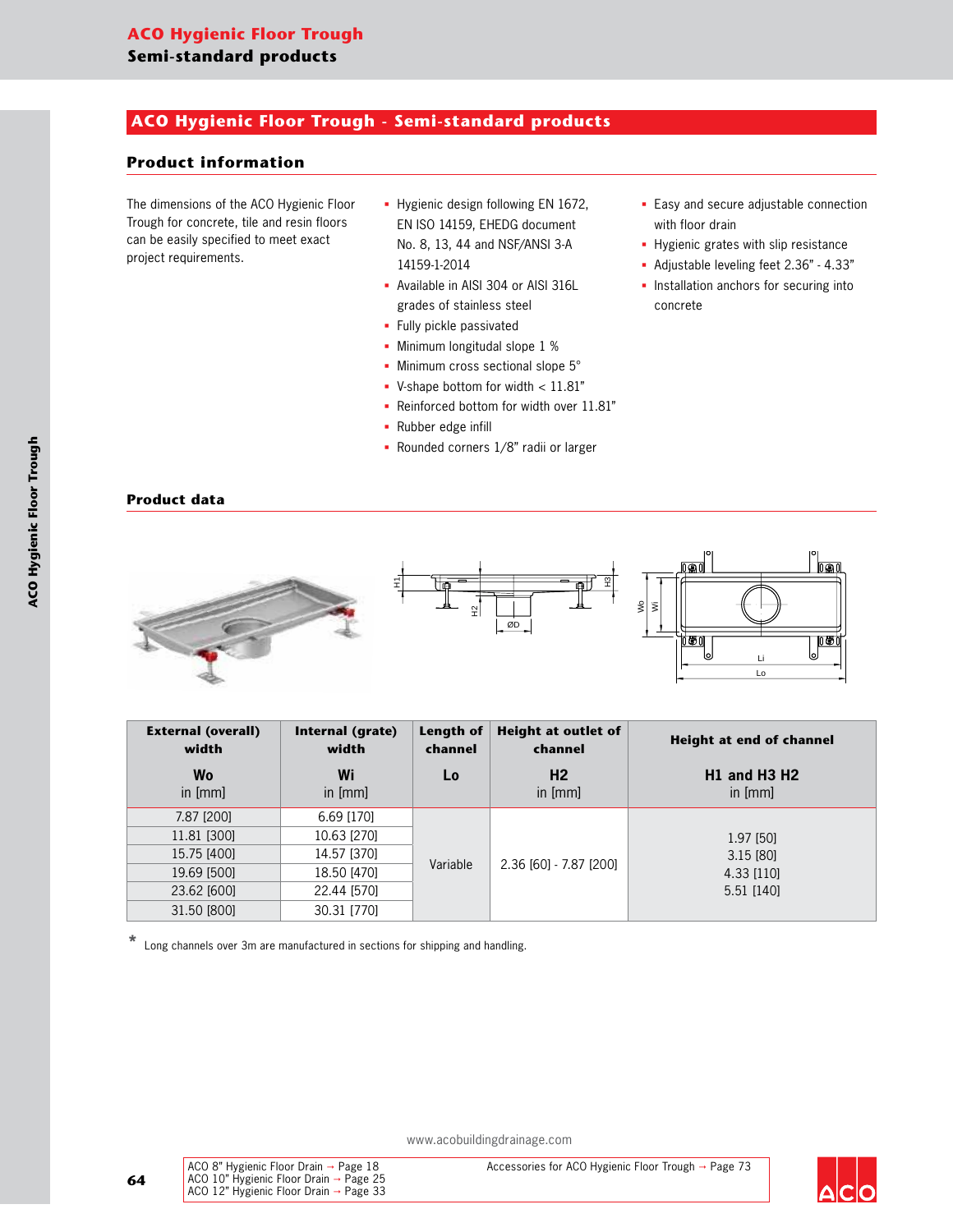# **Hygienic Cast Grate**

# **Product information**

- § Hygienic design following EN 1672, EN ISO 14159 and EHEDG document No. 8, 13, 44 and NSF/ANSI 3-A 14159-1-2014
- § ACO Hygienic Cast Grate with slip resistant finish
- Frameless design for optimum drainability and cleanibility

**NSF** 

§ Surface electropolished

§ Easy to clean grates



Items shown with the NSF Mark have been tested and Certified by NSF International.

## **Product data - Load class: Heavy Duty**



|             | <b>Channel dimension</b> |               |            | <b>Grate dimension</b> |             |             |             |                 |        | # of                     |
|-------------|--------------------------|---------------|------------|------------------------|-------------|-------------|-------------|-----------------|--------|--------------------------|
| Wo          | Lo                       | Edge ht       | Overall ht | Width                  | Length      |             | Slot size   | <b>Material</b> | Part # | <b>Grates</b><br>to fill |
| in [mm]     | in $[mm]$                | $E$ in $[mm]$ | G in [mm]  | $[$ in]                | in $[mm]$   |             | in $[mm]$   |                 |        | channel                  |
|             |                          |               |            |                        |             | A           | B           |                 |        |                          |
|             | 20.87 [530]              |               |            |                        | 19.65 [499] |             |             |                 | 416947 | $\mathbf{1}$             |
|             | 32.68 [830]              |               |            |                        | 15.67 [398] |             |             |                 | 416948 | $\overline{c}$           |
|             | 40.55 [1030]             |               |            |                        | 19.65 [499] |             |             |                 | 416947 | $\overline{c}$           |
| 7.87 [200]  | 48.43 [1230]             |               |            | 6.61 [168]             | 15.67 [398] | 1.57 [40]   | $0.67$ [17] |                 | 416948 | $\mathfrak{Z}$           |
|             | 60.24 [1530]             |               |            |                        |             |             |             |                 | 416947 | $\mathfrak{Z}$           |
|             | 79.92 [2030]             |               |            |                        | 19.65 [499] |             |             |                 | 416947 | $\overline{4}$           |
|             | 12.99 [330]              | $0.79$ [20]   | 1.18 [30]  |                        |             |             |             | <b>AISI 304</b> | 416946 | $\mathbf{1}$             |
|             | 24.80 [630]              |               |            |                        | 11.73 [298] | 1.57[40]    | $0.67$ [17] |                 | 416946 | $\overline{c}$           |
|             | 40.55 [1030]             |               |            |                        |             |             |             |                 | 416945 | $\mathbf{2}$             |
| 11.81 [300] | 60.24 [1530]             |               |            | 10.55 [268]            |             |             |             |                 | 416945 | $\mathsf{3}$             |
|             | 79.92 [2030]             |               |            |                        | 19.65 [499] | 1.99 [50.5] | $0.71$ [18] |                 | 416945 | $\overline{4}$           |
|             | 119.29 3030]             |               |            |                        |             |             |             |                 | 416945 | $6\,$                    |
|             | 158.66 [4030]            |               |            |                        |             |             |             |                 | 416945 | $\,8\,$                  |

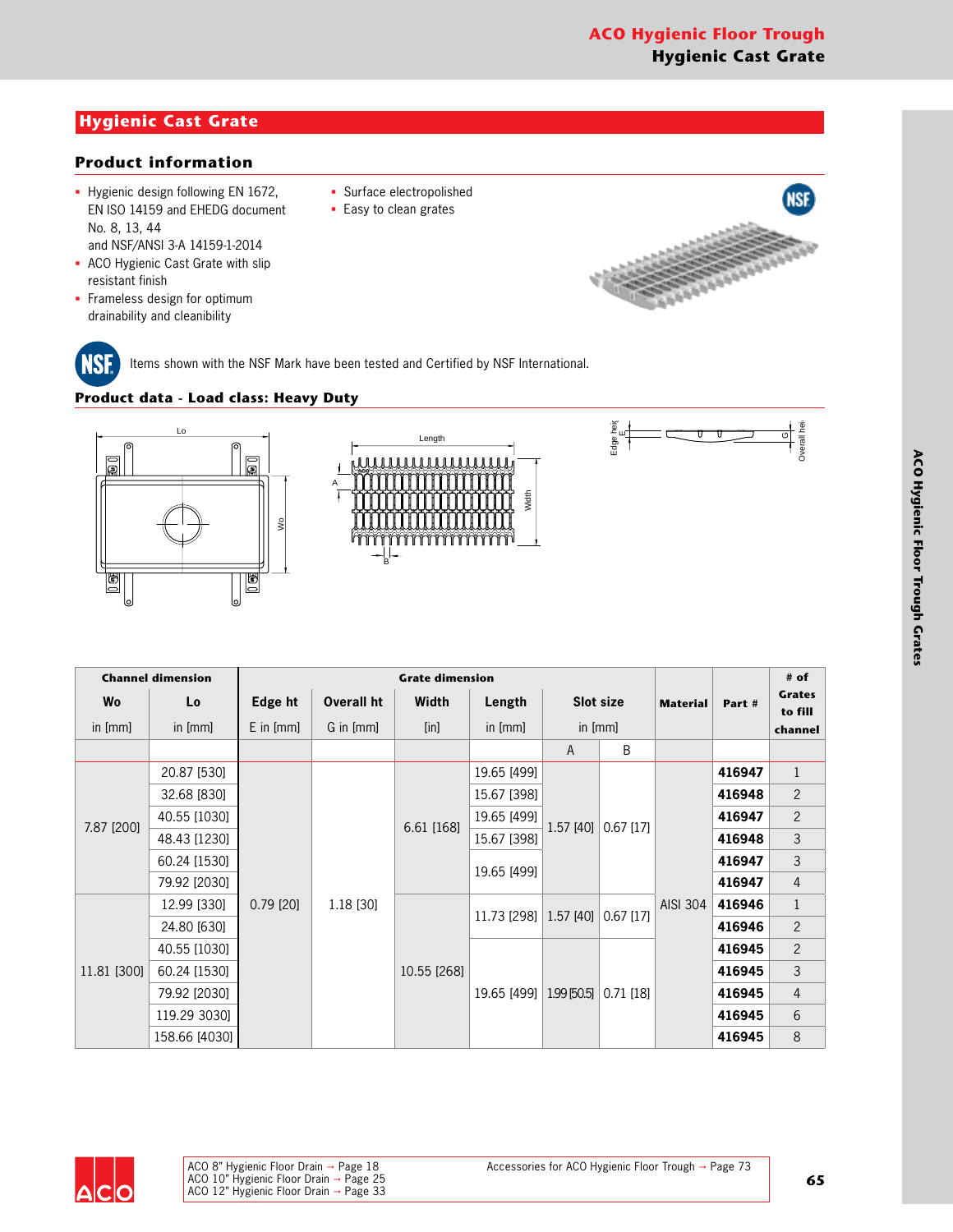# **Hygienic Ladder Grate**

#### **Product information**

- § Hygienic design following EN 1672, EN ISO 14159 and EHEDG document No. 8, 13, 44 and NSF/ANSI 3-A 14159-1-2014
- § ACO Hygienic Ladder Grate with slip resistant finish
- Frameless design for optimum drainability and cleanability
- § Surface electropolished
- § Easy to clean grates



**NSF** 

Items shown with the NSF Mark have been tested and Certified by NSF International.

### **Product data - Load class: Light Duty**







|            | <b>Channel dimension</b> | <b>Grate dimension</b> |             |            |             |                  |         |                  |          | # of                     |                |
|------------|--------------------------|------------------------|-------------|------------|-------------|------------------|---------|------------------|----------|--------------------------|----------------|
| Wo         | Lo                       | <b>Edge ht</b>         | Overall ht  | Width      | Length      | <b>Slot size</b> |         | <b>Material</b>  | Part #   | <b>Grates</b><br>to fill |                |
| in [mm]    | in [mm]                  | $E$ in $[mm]$          | G in [mm]   | in [mm]    | in [mm]     | in $[mm]$        |         |                  |          | channel                  |                |
|            |                          |                        |             |            |             | A                | B       |                  |          |                          |                |
|            |                          |                        |             |            |             |                  |         | AISI 304         | 416802   | $\mathbf{1}$             |                |
|            | 20.87 [530]              |                        |             |            | 19.65 [499] |                  |         | <b>AISI 316L</b> | 416803   |                          |                |
|            | 32.68 [830]              |                        |             |            | 15.67 [398] |                  |         |                  | AISI 304 | 416808                   | $\overline{2}$ |
|            |                          |                        |             |            |             |                  | 0.16[4] | <b>AISI 316L</b> | 416809   |                          |                |
|            | 40.55 [1030]             |                        |             |            |             |                  |         | AISI 304         | 416802   | $\overline{2}$           |                |
|            |                          |                        |             |            | 19.65 [499] |                  |         | <b>AISI 316L</b> | 416803   |                          |                |
| 7.87 [200] |                          | $0.79$ [20]            | $0.79$ [20] | 6.61 [168] |             | $0.79$ [20]      |         | AISI 304         | 416808   |                          |                |
|            | 48.43 [1230]             |                        |             |            | 15.67 [398] |                  |         | <b>AISI 316L</b> | 416809   | 3                        |                |
|            |                          |                        |             |            |             |                  |         | AISI 304         | 416802   | 3                        |                |
|            | 60.24 [1530]             |                        |             |            | 19.65 [499] |                  |         | <b>AISI 316L</b> | 416803   |                          |                |
|            |                          |                        |             |            |             |                  |         | AISI 304         | 416802   |                          |                |
|            | 79.92 [2030]             |                        |             |            | 19.65 [499] |                  |         | AISI 316L        | 416803   | 4                        |                |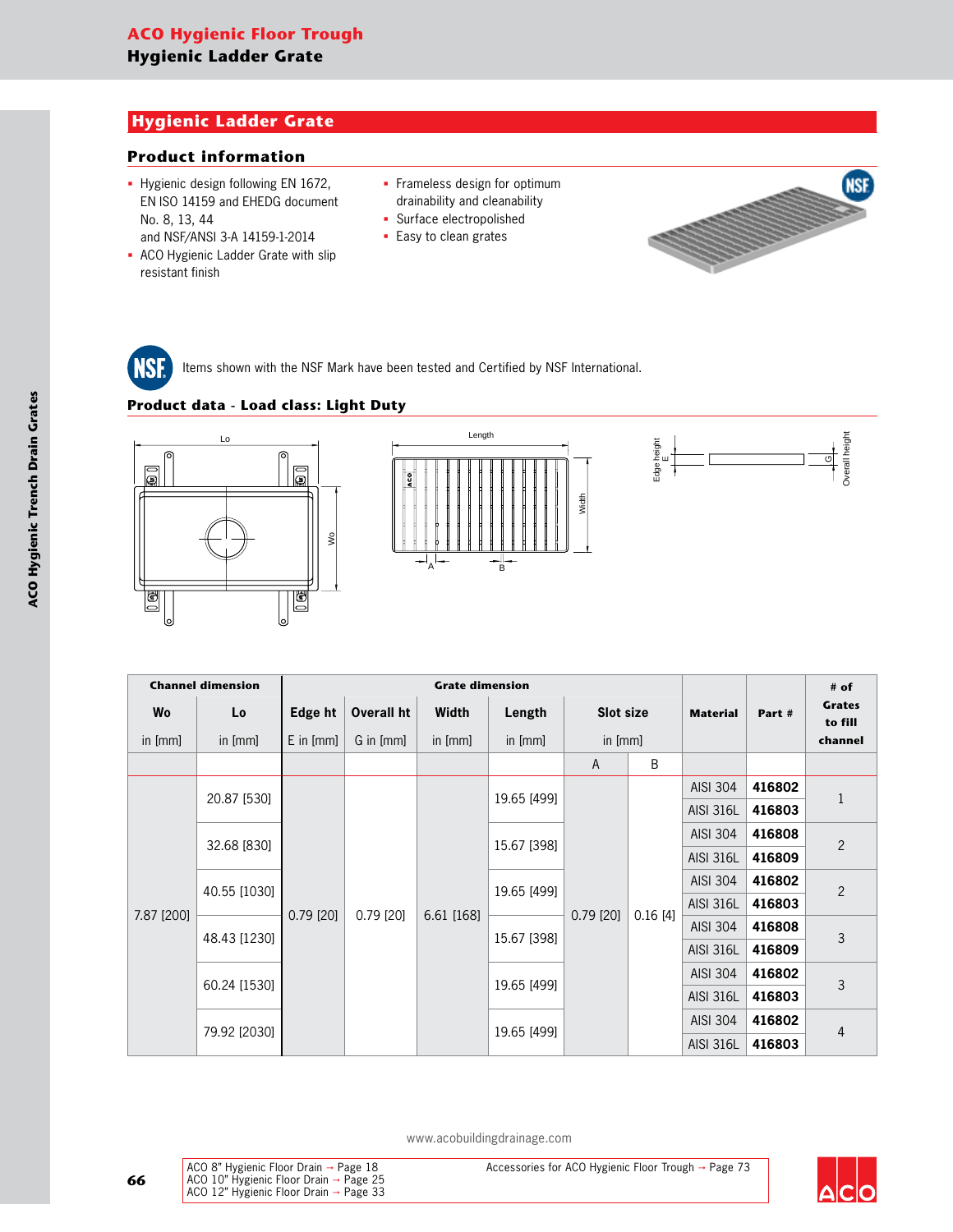ල $\overline{\phantom{a}}$ Overall height Overall height

**USE** 

Edge height Edge height<br>E

#### **Product data - Load class: Light duty**





| $\equiv$<br>لعا | لعا                      | ▭           |                   |                        |               |              |           |                                     |                  |                                |
|-----------------|--------------------------|-------------|-------------------|------------------------|---------------|--------------|-----------|-------------------------------------|------------------|--------------------------------|
|                 | <b>Channel dimension</b> |             |                   | <b>Grate dimension</b> |               |              |           |                                     |                  | # of                           |
| Wo              | Lo                       | Edge ht     | <b>Overall ht</b> | Width                  | Length        | Slot size    |           | <b>Material</b>                     | Part#            | <b>Grates</b><br>to fill       |
| in [mm]         | in [mm]                  | E in [mm]   | G in [mm]         | in [mm]                | in [mm]       | in [mm]      |           |                                     |                  | channel                        |
|                 |                          |             |                   |                        |               | $\mathsf{A}$ | B         |                                     |                  |                                |
|                 | 12.99 [330]              |             |                   |                        |               |              |           | <b>AISI 304</b>                     | 416812           | $\mathbf 1$                    |
|                 |                          |             |                   |                        | 11.73 [298]   |              |           | <b>AISI 316L</b>                    | 416813           |                                |
|                 | 24.80 [630]              |             |                   |                        |               |              |           | <b>AISI 304</b>                     | 416812           | $\overline{c}$                 |
|                 |                          |             |                   |                        |               |              |           | <b>AISI 316L</b>                    | 416813           |                                |
|                 | 40.55 [1030]             |             |                   |                        |               |              |           | AISI 304                            | 416814           | $\overline{c}$                 |
|                 |                          |             |                   |                        |               |              |           | <b>AISI 316L</b>                    | 416815           |                                |
| 11.81 [300]     | 60.24 [1530]             | $0.79$ [20] | $0.79$ [20]       | 10.55 [268]            |               | $0.79$ [20]  | 0.16[4]   | <b>AISI 304</b>                     | 416814           | 3                              |
|                 |                          |             |                   |                        | 19.65 [499]   |              |           | <b>AISI 316L</b>                    | 416815           |                                |
|                 | 79.92 [2030]             |             |                   |                        |               |              |           | <b>AISI 304</b>                     | 416814           | 4                              |
|                 |                          |             |                   |                        |               |              |           | <b>AISI 316L</b><br><b>AISI 304</b> | 416815<br>416814 |                                |
|                 | 119.29 [3030]            |             |                   |                        |               |              |           | <b>AISI 316L</b>                    | 416815           | 6                              |
|                 |                          |             |                   |                        |               |              |           | <b>AISI 304</b>                     | 416814           |                                |
|                 | 158.66 [4030]            |             |                   |                        |               |              |           | <b>AISI 316L</b>                    | 416815           | $\,8\,$                        |
|                 |                          |             |                   |                        |               |              |           | AISI 304                            | 416820           |                                |
|                 | 16.93 [430]              |             |                   |                        | 15.67 [398]   |              |           | <b>AISI 316L</b>                    | 416821           | $\mathbf{1}$                   |
|                 |                          |             |                   |                        |               |              |           | <b>AISI 304</b>                     | 416822           | $\mathbf{1}$<br>$\overline{c}$ |
| 15.75 [400]     | 24.80 [630]              |             |                   | 14.49 [368]            | 23.54 [598]   | $0.79$ [20]  | 0.16[4]   | <b>AISI 316L</b>                    | 416823           |                                |
|                 | 32.68 [830]              |             |                   |                        | 15.67 [398]   |              |           | <b>AISI 304</b>                     | 416820           |                                |
|                 |                          |             |                   |                        |               |              |           | <b>AISI 316L</b>                    | 416821           |                                |
|                 | 20.87 [530]              |             |                   |                        | 19.65 [499]   |              |           | AISI 304                            | 416828           | $\mathbf{1}$                   |
|                 |                          |             |                   |                        |               |              |           | <b>AISI 316L</b>                    | 416829           |                                |
| 19.69 [500]     | 32.68 [830]              |             |                   | 18.43 [468]            | 15.67 [398]   | $0.79$ [20]  | $0.2$ [5] | AISI 304                            | 416830           | $\overline{c}$                 |
|                 |                          | 1.18 [30]   | 1.18 [30]         |                        |               |              |           | <b>AISI 316L</b>                    | 416831           |                                |
|                 | 40.55 [1030]             |             |                   |                        | 19.65 [499]   |              |           | <b>AISI 304</b>                     | 416828           | 2                              |
|                 |                          |             |                   |                        |               |              |           | <b>AISI 316L</b>                    | 416829           |                                |
|                 | 24.80 [630]              |             |                   |                        |               |              |           | AISI 304                            | 416838<br>416839 | $\mathbf{2}$                   |
|                 |                          |             |                   |                        |               |              |           | AISI 316L<br><b>AISI 304</b>        | 416838           |                                |
| 23.62 [600]     | 36.61 [930]              |             |                   | 22.36 [568]            | $11.73$ [298] | $0.79$ [20]  | 0.24[6]   | <b>AISI 316L</b>                    | 416839           | 3                              |
|                 |                          |             |                   |                        |               |              |           | <b>AISI 304</b>                     | 416838           |                                |
|                 | 48.43 [1230]             |             |                   |                        |               |              |           | <b>AISI 316L</b>                    | 416839           | 4                              |
|                 |                          |             |                   |                        |               |              |           | <b>AISI 304</b>                     | 416842           |                                |
| 31.50 [800]     | 32.68 [830]              |             |                   | 30.24 [768]            | 15.67 [398]   | 0.79 20]     | 0.24[6]   | <b>AISI 316L</b>                    | 416843           | $\overline{c}$                 |

Accessories for ACO Hygienic Floor Trough → Page 73

ACO 8" Hygienic Floor Drain Page 18 ACO 10" Hygienic Floor Drain Page 25 ACO 12" Hygienic Floor Drain Page 33

**67**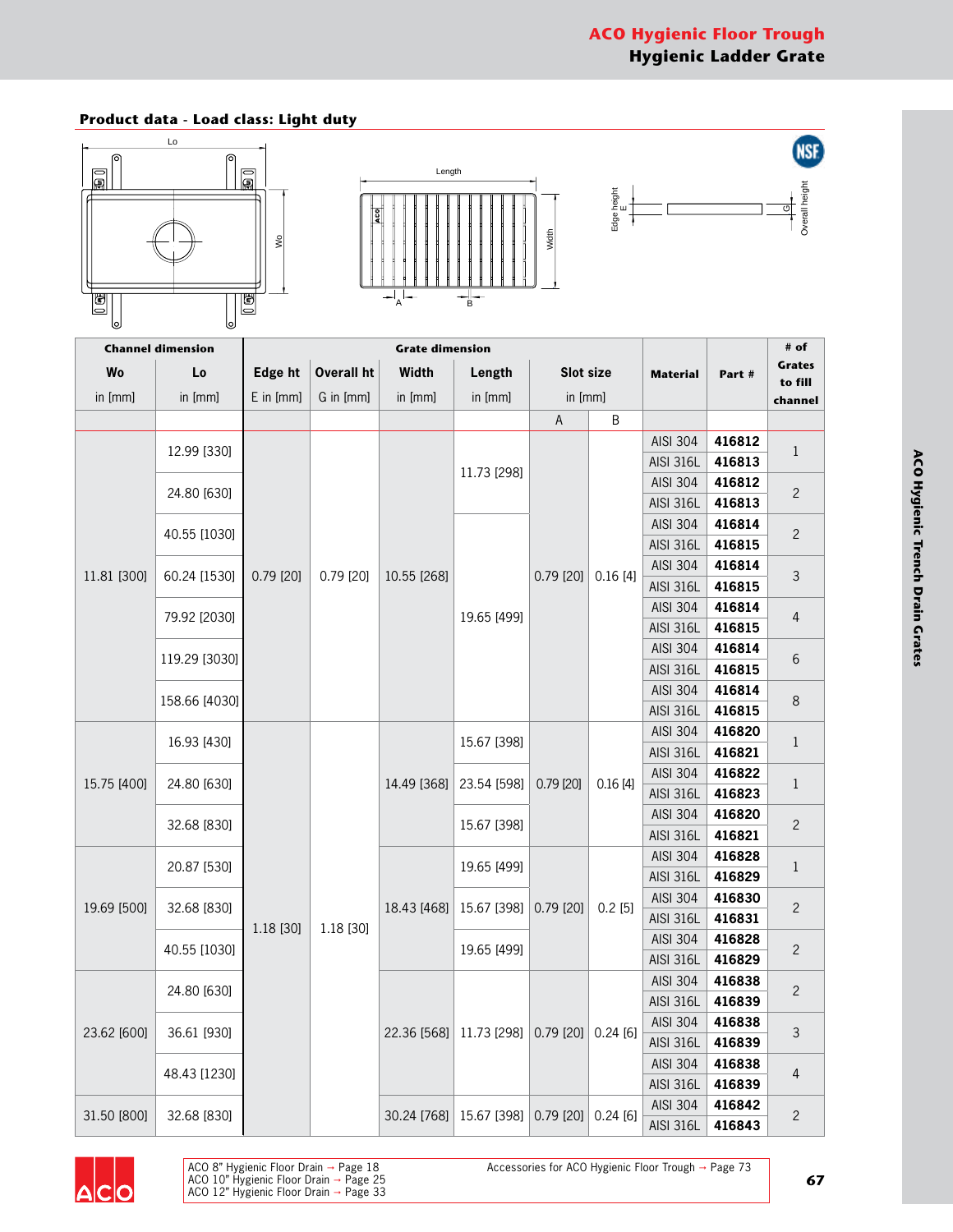## **Product data - Load class: Medium Duty**







**USE** 

| $\Box$<br>୲୶ | юJ                       | ▭           |                   |                        |             |           |       |                  |                  |                          |
|--------------|--------------------------|-------------|-------------------|------------------------|-------------|-----------|-------|------------------|------------------|--------------------------|
|              | <b>Channel dimension</b> |             |                   | <b>Grate dimension</b> |             |           |       |                  |                  | # of                     |
| Wo           | Lo                       | Edge ht     | <b>Overall ht</b> | Width                  | Length      | Slot size |       | <b>Material</b>  | Part#            | <b>Grates</b><br>to fill |
| in [mm]      | in [mm]                  | E in [mm]   | G in [mm]         | in [mm]                | in [mm]     | in [mm]   |       |                  |                  | channel                  |
|              |                          |             |                   |                        |             | A         | B     |                  |                  |                          |
|              |                          |             |                   |                        |             |           |       | <b>AISI 304</b>  | 416804           |                          |
|              | 20.87 [530]              |             |                   |                        | 19.65 [499] |           |       | <b>AISI 316L</b> | 416805           | $\mathbf{1}$             |
|              |                          |             |                   |                        |             |           |       | <b>AISI 304</b>  | 416810           | $\overline{c}$           |
|              | 32.68 [830]              |             |                   | 6.61 [168]             | 15.67 [398] |           |       | <b>AISI 316L</b> | 416811           |                          |
|              | 40.55 [1030]             |             |                   |                        | 19.65 [499] |           |       | <b>AISI 304</b>  | 416804           | $\mathbf{2}$             |
| 7.87 [200]   |                          |             | $0.79$ [20]       |                        |             | 0.79      | 0.20  | <b>AISI 316L</b> | 416805           |                          |
|              | 48.43 1230]              |             |                   |                        |             | $[20]$    | $[5]$ | <b>AISI 304</b>  | 416810           | 3                        |
|              |                          |             |                   |                        | 15.67 [398] |           |       | <b>AISI 316L</b> | 416811           |                          |
|              | 60.24 [1530]             |             |                   |                        |             |           |       | AISI 304         | 416804           | 3                        |
|              |                          |             |                   |                        | 19.65 [499] |           |       | <b>AISI 316L</b> | 416805           |                          |
|              |                          |             |                   |                        |             |           |       | AISI 304         | 416804           | 4                        |
|              | 79.92 [2030]             |             |                   |                        |             |           |       | <b>AISI 316L</b> | 416805           |                          |
|              | 12.99 [330]              | $0.79$ [20] |                   |                        |             |           |       | <b>AISI 304</b>  | 416816           | $\mathbf{1}$             |
|              |                          |             |                   |                        | 11.73 [298] | 0.79      | 0.20  | <b>AISI 316L</b> | 416817           | $\overline{c}$           |
|              | 24.80 [630]              |             |                   |                        |             | $[20]$    | $[5]$ | <b>AISI 304</b>  | 416816           |                          |
|              |                          |             |                   |                        |             |           |       | <b>AISI 316L</b> | 416817           |                          |
|              | 40.55 [1030]             |             |                   |                        |             |           |       | <b>AISI 304</b>  | 416818           | $\overline{c}$           |
|              |                          |             |                   |                        |             |           |       | <b>AISI 316L</b> | 416819           |                          |
| 11.81 [300]  | 60.24 [1530]             |             | 1.18 [30]         | 10.55 [268]            |             |           |       | <b>AISI 304</b>  | 416818           | 3                        |
|              |                          |             |                   |                        |             |           |       | <b>AISI 316L</b> | 416819           |                          |
|              | 79.92 [2030]             |             |                   |                        | 19.65 [499] | 0.79      | 0.20  | AISI 304         | 416818           | 4                        |
|              |                          |             |                   |                        |             | $[20]$    | $[5]$ | <b>AISI 316L</b> | 416819           |                          |
|              | 119.29 [3030]            |             |                   |                        |             |           |       | <b>AISI 304</b>  | 416818           | $\boldsymbol{6}$         |
|              |                          |             |                   |                        |             |           |       | <b>AISI 316L</b> | 416819           |                          |
|              | 158.66 [4030]            |             |                   |                        |             |           |       | <b>AISI 304</b>  | 416818           | 8                        |
|              |                          |             |                   |                        |             |           |       |                  | <b>AISI 316L</b> | 416819                   |



ACO 8" Hygienic Floor Drain Page 18 ACO 10" Hygienic Floor Drain Page 25 ACO 12" Hygienic Floor Drain Page 33

Items shown with the NSF Mark have been tested and Certified by NSF International.

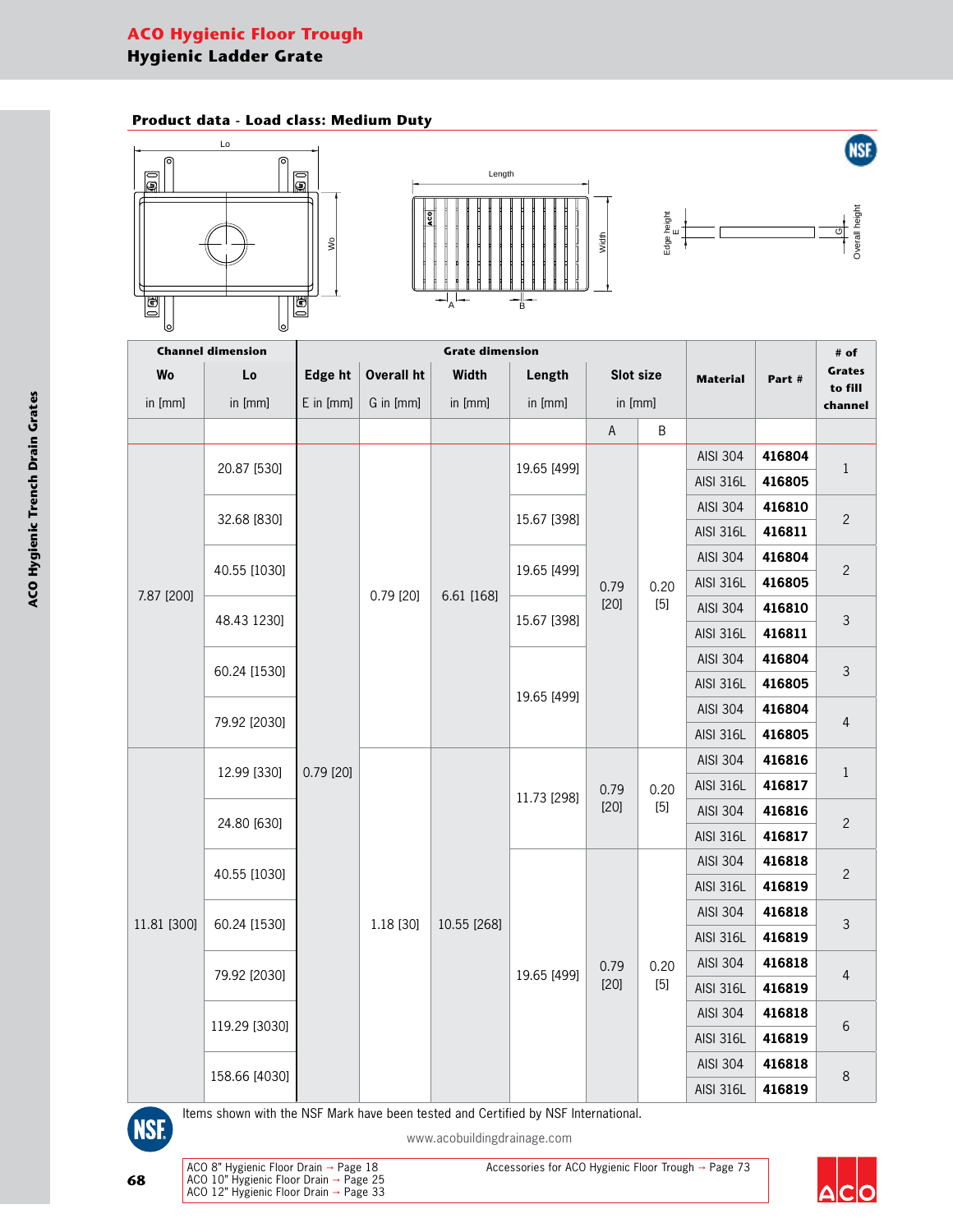#### **Product data - Load class: Medium Duty**

|                |                                           |               |            |                        |                               |                  |               |                  |        | <b>NSF</b>               |                  |        |
|----------------|-------------------------------------------|---------------|------------|------------------------|-------------------------------|------------------|---------------|------------------|--------|--------------------------|------------------|--------|
|                | <b>Channel dimension</b>                  |               |            | <b>Grate dimension</b> |                               |                  |               |                  |        | $#$ of                   |                  |        |
| <b>Wo</b>      | Lo                                        | Edge ht       | Overall ht | Width                  | Length                        | <b>Slot size</b> |               | <b>Material</b>  | Part # | <b>Grates</b><br>to fill |                  |        |
| in [mm]        | in [mm]                                   | $E$ in $[mm]$ | G in [mm]  | in [mm]                | in [mm]                       | in [mm]          |               |                  |        | channel                  |                  |        |
|                | 16.93 [430]                               |               |            |                        | 15.67 [398]                   |                  |               | <b>AISI 304</b>  | 416824 | 1                        |                  |        |
|                |                                           |               |            |                        |                               |                  |               | <b>AISI 316L</b> | 416825 |                          |                  |        |
|                | 15.74 [400]<br>24.80 [630]<br>32.68 [830] |               |            |                        | 23.54<br>[598]<br>15.67 [398] | 0.79             | 0.20<br>$[5]$ | <b>AISI 304</b>  | 416826 | $\mathbf{1}$             |                  |        |
|                |                                           |               |            | 14.49 [368]            |                               | [20]             |               | <b>AISI 316L</b> | 416827 |                          |                  |        |
|                |                                           |               |            |                        |                               |                  |               | <b>AISI 304</b>  | 416824 | $\overline{2}$           |                  |        |
|                |                                           |               |            |                        |                               |                  |               | <b>AISI 316L</b> | 416825 |                          |                  |        |
|                |                                           | 1.18 [30]     | 1.18 [30]  |                        |                               |                  |               | <b>AISI 304</b>  | 416832 |                          |                  |        |
| 19.69<br>[500] | 20.87 [530]                               |               |            |                        | 19.65 [499]                   |                  |               | <b>AISI 316L</b> | 416833 | $\mathbf 1$              |                  |        |
|                |                                           |               |            |                        |                               | 0.79             | 0.24          | <b>AISI 304</b>  | 416834 | $\overline{2}$           |                  |        |
|                | 32.68 [830]                               |               |            | 18.42 [468]            | 15.67 [398]                   | $[20]$           | [6]           | <b>AISI 316L</b> | 416835 |                          |                  |        |
|                |                                           |               |            |                        |                               |                  |               | <b>AISI 304</b>  | 416832 |                          |                  |        |
|                | 40.55 [1030]                              |               |            |                        |                               |                  |               | 19.65 [499]      |        |                          | <b>AISI 316L</b> | 416833 |

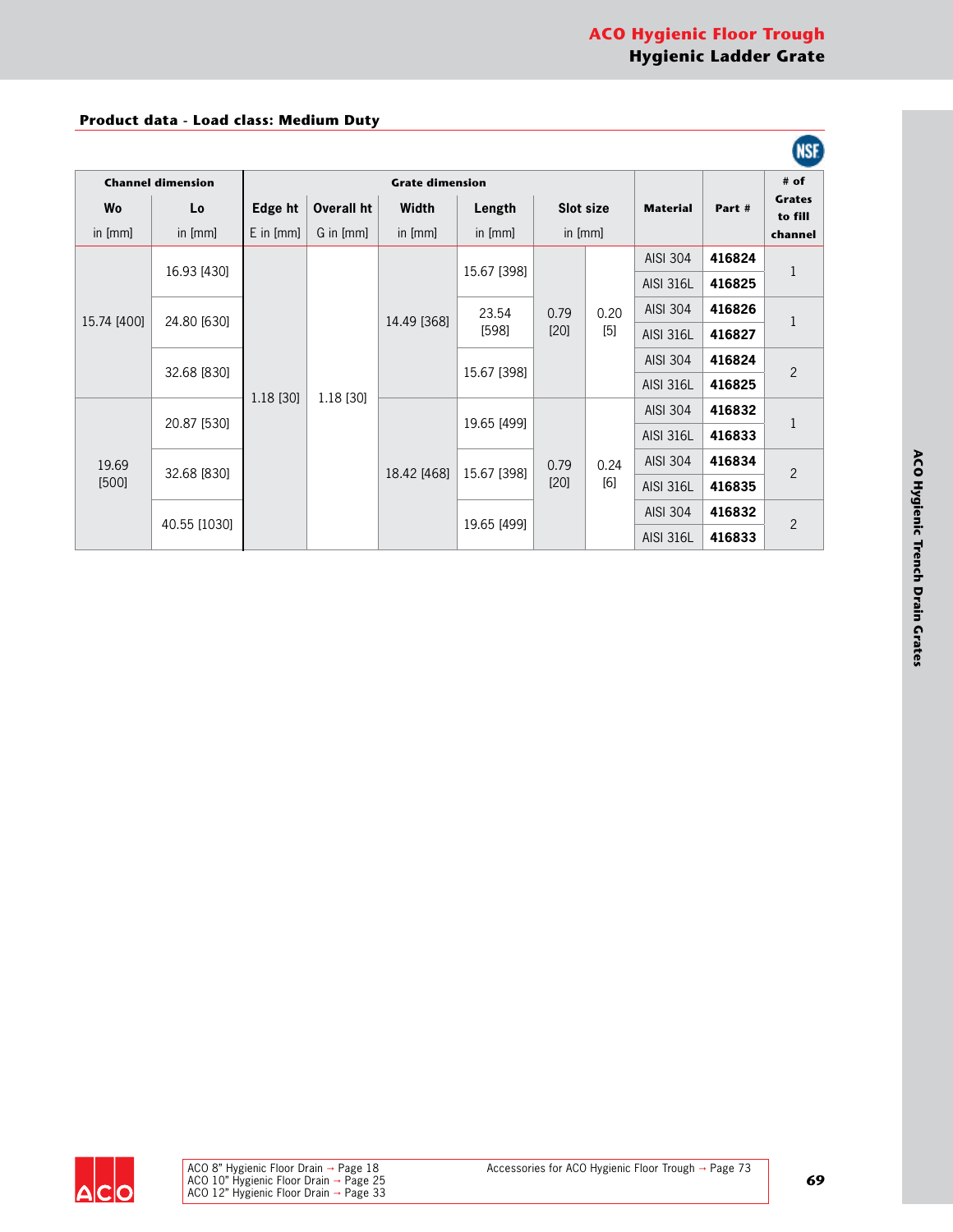# **ACO Mesh Grate**

#### **Product information**

- § ACO Mesh Grate with slip
- resistant finish
- § Surface electropolished
- § High flow capacity of grates
- Rounded corners
- § Slip resistant



#### **Product data - Load class: Light Duty**



|            | <b>Channel dimension</b> |               | <b>Grate dimension</b> |            |             |           |                               |                  |        | # of                     |
|------------|--------------------------|---------------|------------------------|------------|-------------|-----------|-------------------------------|------------------|--------|--------------------------|
| Wo         | Lo                       | Edge ht       | Overall ht             | Width      | Length      | Slot size |                               | <b>Material</b>  | Part#  | <b>Grates</b><br>to fill |
| in [mm]    | in [mm]                  | $E$ in $[mm]$ | G in [mm]              | in [mm]    | in [mm]     | in [mm]   |                               |                  |        | channel                  |
|            |                          |               |                        |            |             | A         | B                             |                  |        |                          |
|            | 20.87 [530]              |               |                        |            | 19.65 [499] |           |                               | <b>AISI 304</b>  | 416860 | $1\,$                    |
|            |                          |               |                        |            |             |           | 0.08<br>0.91<br>$[23]$<br>[2] | <b>AISI 316L</b> | 416861 | $\overline{c}$           |
|            | 32.68 [830]              |               |                        |            | 15.67 [398] |           |                               | <b>AISI 304</b>  | 416862 |                          |
|            |                          |               |                        |            |             |           |                               | <b>AISI 316L</b> | 416863 |                          |
|            | 40.55 [1030]             |               |                        |            | 19.65 [499] |           |                               | AISI 304         | 416860 | $\overline{c}$           |
|            |                          |               |                        |            |             |           |                               | <b>AISI 316L</b> | 416861 |                          |
| 7.87 [200] |                          | $0.79$ [20]   | $0.79$ [20]            | 6.61 [168] |             |           |                               | <b>AISI 304</b>  | 416862 | 3                        |
|            | 48.43 [1230]             |               |                        |            | 15.67 [398] |           |                               | <b>AISI 316L</b> | 416863 |                          |
|            |                          |               |                        |            |             |           |                               | <b>AISI 304</b>  | 416860 |                          |
|            | 60.24 [1530]             |               |                        |            | 19.65 [499] |           |                               | <b>AISI 316L</b> | 416861 | 3                        |
|            |                          |               |                        |            | 19.65 [499] |           |                               | <b>AISI 304</b>  | 416860 |                          |
|            | 79.92 [2030]             |               |                        |            |             |           |                               | <b>AISI 316L</b> | 416861 | $\overline{4}$           |

www.acobuildingdrainage.com



Accessories for ACO Hygienic Floor Trough  $\rightarrow$  Page 73

ACO 8" Hygienic Floor Drain → Page 18<br>ACO 10" Hygienic Floor Drain → Page 25<br>ACO 12" Hygienic Floor Drain → Page 33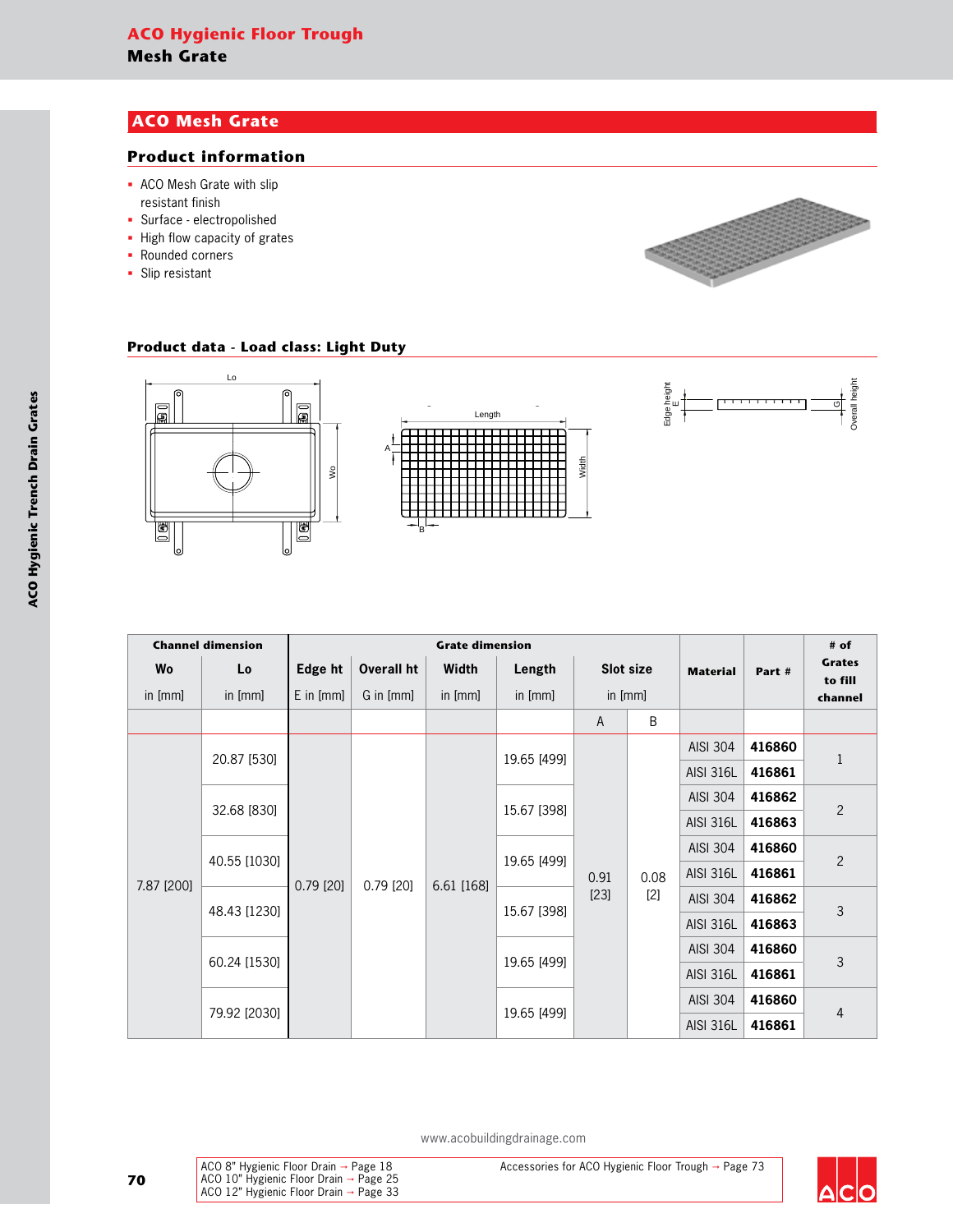### **Product data - Load class: Light Duty**







|             | <b>Channel dimension</b> |               |            | <b>Grate dimension</b> |             |           |       |                  |        | # of               |
|-------------|--------------------------|---------------|------------|------------------------|-------------|-----------|-------|------------------|--------|--------------------|
| Wo          | Lo                       | Edge ht       | Overall ht | Width                  | Length      | Slot size |       | <b>Material</b>  | Part#  | <b>Grates</b>      |
| in [mm]     | in [mm]                  | $E$ in $[mm]$ | G in [mm]  | in [mm]                | in [mm]     | in [mm]   |       |                  |        | to fill<br>channel |
|             |                          |               |            |                        |             | A         | B     |                  |        |                    |
|             |                          |               |            |                        |             |           |       | <b>AISI 304</b>  | 416864 |                    |
|             | 12.99 [330]              |               |            |                        |             |           |       | <b>AISI 316L</b> | 416865 | $\mathbf{1}$       |
|             | 24.80 [630]              |               |            |                        | 11.73 [298] |           |       | <b>AISI 304</b>  | 416864 | $\sqrt{2}$         |
|             |                          |               |            |                        |             |           |       | <b>AISI 316L</b> | 416865 |                    |
|             | 40.55 [1030]             |               |            |                        |             |           |       | <b>AISI 304</b>  | 416866 | $\overline{c}$     |
|             |                          |               |            |                        |             |           |       | <b>AISI 316L</b> | 416867 |                    |
| 11.81 [300] | 60.24 [1530]             | $0.79$ [20]   |            | 10.55 [268]            |             | 0.91      | 0.08  | <b>AISI 304</b>  | 416866 | 3                  |
|             |                          |               |            |                        |             | $[23]$    | $[2]$ | <b>AISI 316L</b> | 416867 |                    |
|             | 79.92 [2030]             |               | 1.18 [30]  |                        | 19.65 [499] |           |       | <b>AISI 304</b>  | 416866 | 4                  |
|             |                          |               |            |                        |             |           |       | <b>AISI 316L</b> | 416867 |                    |
|             | 119.29                   |               |            |                        |             |           |       | <b>AISI 304</b>  | 416866 | 6                  |
|             | [3030]                   |               |            |                        |             |           |       | <b>AISI 316L</b> | 416867 |                    |
|             | 158.66                   |               |            |                        |             |           |       | <b>AISI 304</b>  | 416866 | 8                  |
|             | [4030]                   |               |            |                        |             |           |       | <b>AISI 316L</b> | 416867 |                    |
|             | 16.93 [430]              |               |            |                        | 15.67 [398] |           |       | AISI 304         | 416868 | $\mathbf{1}$       |
|             |                          |               |            |                        |             |           |       | <b>AISI 316L</b> | 416869 |                    |
| 15.74 [400] | 24.80 [630]              |               |            | 14.49 [368]            | 23.54 [598] |           |       | AISI 304         | 416870 | $\,1$              |
|             |                          |               |            |                        |             |           |       | <b>AISI 316L</b> | 416871 |                    |
|             | 32.68 [830]              |               |            |                        | 15.67 [398] |           |       | <b>AISI 304</b>  | 416868 | $\overline{c}$     |
|             |                          |               |            |                        |             | 0.91      | 0.08  | <b>AISI 316L</b> | 416869 |                    |
|             | 20.87 [530]              | 1.18 [30]     |            |                        | 19.65 [499] | $[23]$    | $[2]$ | <b>AISI 304</b>  | 416872 | $\,1\,$            |
|             |                          |               |            |                        |             |           |       | <b>AISI 316L</b> | 416873 |                    |
| 19.69 [500] | 32.68 [830]              |               |            | 18.42 [468]            | 15.67 [398] |           |       | <b>AISI 304</b>  | 416874 | $\overline{c}$     |
|             |                          |               |            |                        |             |           |       | <b>AISI 316L</b> | 416875 |                    |
|             | 40.55 [1030]             |               |            |                        | 19.65 [499] |           |       | <b>AISI 304</b>  | 416872 | $\overline{c}$     |
|             |                          |               |            |                        |             |           |       | <b>AISI 316L</b> | 416873 |                    |

Δ

ACO 8" Hygienic Floor Drain Page 18 ACO 10" Hygienic Floor Drain Page 25 ACO 12" Hygienic Floor Drain Page 33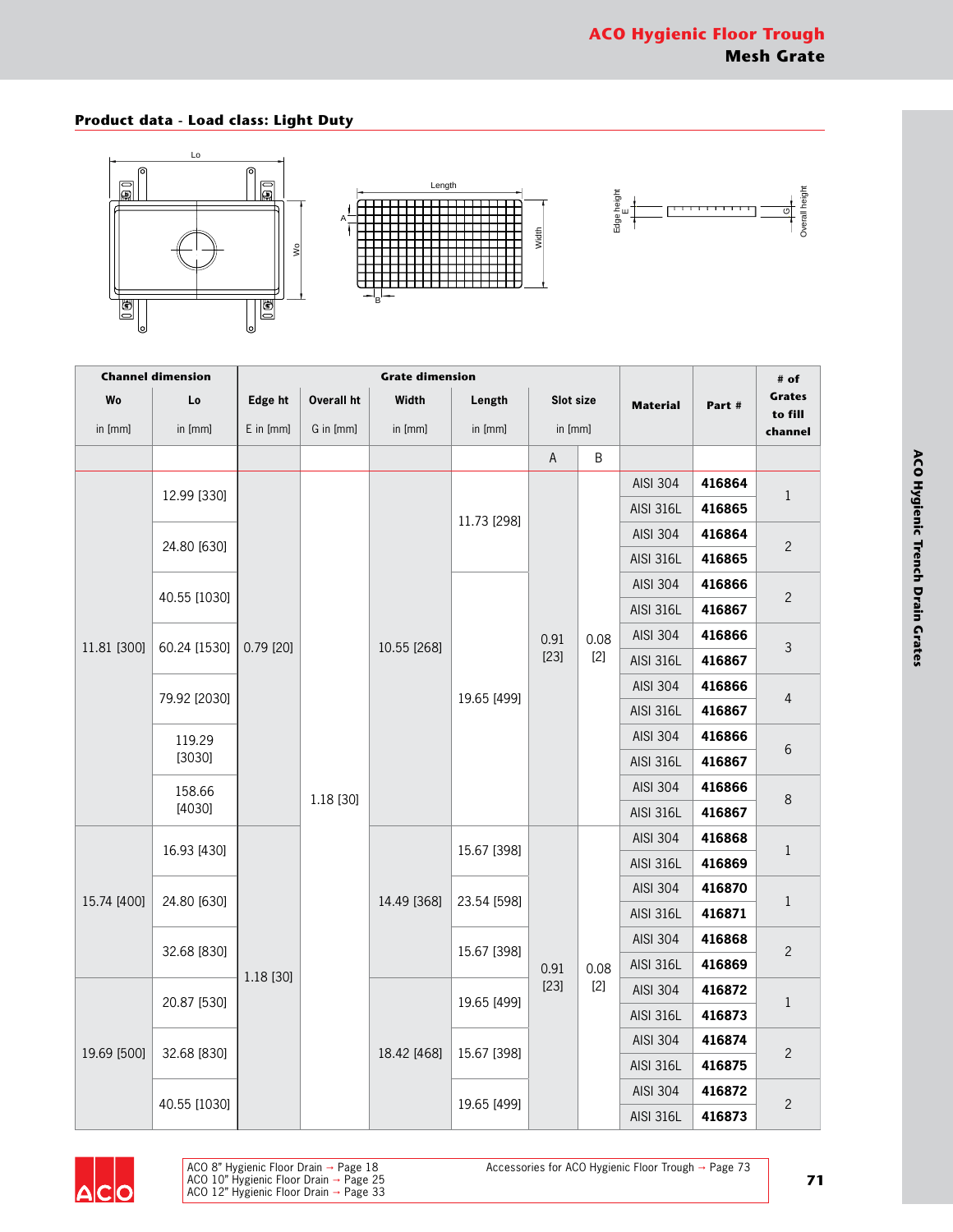### **Product data - Load class: Light Duty**







| <b>Channel dimension</b>   |              | <b>Grate dimension</b> |            |             |             |                |               |                  |        | # of                     |
|----------------------------|--------------|------------------------|------------|-------------|-------------|----------------|---------------|------------------|--------|--------------------------|
| Wo                         | Lo           | <b>Edge ht</b>         | Overall ht | Width       | Length      | Slot size      |               | <b>Material</b>  | Part # | <b>Grates</b><br>to fill |
| in [mm]                    | in [mm]      | $E$ in $[mm]$          | G in [mm]  | in [mm]     | in $[mm]$   | in [mm]        |               |                  |        | channel                  |
|                            |              |                        |            |             |             | A              | B             |                  |        |                          |
| 23.62 [600]<br>31.50 [800] | 24.80 [630]  | 1.18 [30]              | 1.18 [30]  | 22.36 [568] | 11.73 [298] | 0.91<br>$[23]$ | 0.08<br>$[2]$ | <b>AISI 304</b>  | 416876 | 2                        |
|                            |              |                        |            |             |             |                |               | <b>AISI 316L</b> | 416877 |                          |
|                            | 36.61 [930]  |                        |            |             |             |                |               | <b>AISI 304</b>  | 416876 | 3                        |
|                            |              |                        |            |             |             |                |               | <b>AISI 316L</b> | 416877 |                          |
|                            | 48.43 [1230] |                        |            |             |             |                |               | <b>AISI 304</b>  | 416876 | 4<br>2                   |
|                            |              |                        |            |             |             |                |               | <b>AISI 316L</b> | 416877 |                          |
|                            | 32.68 [830]  |                        |            | 30.24 [768] | 15.67 [398] | 0.87<br>$[22]$ | 0.12<br>$[3]$ | <b>AISI 304</b>  | 416878 |                          |
|                            |              |                        |            |             |             |                |               | <b>AISI 316L</b> | 416879 |                          |

www.acobuildingdrainage.com



ACO 12" Hygienic Floor Drain Page 33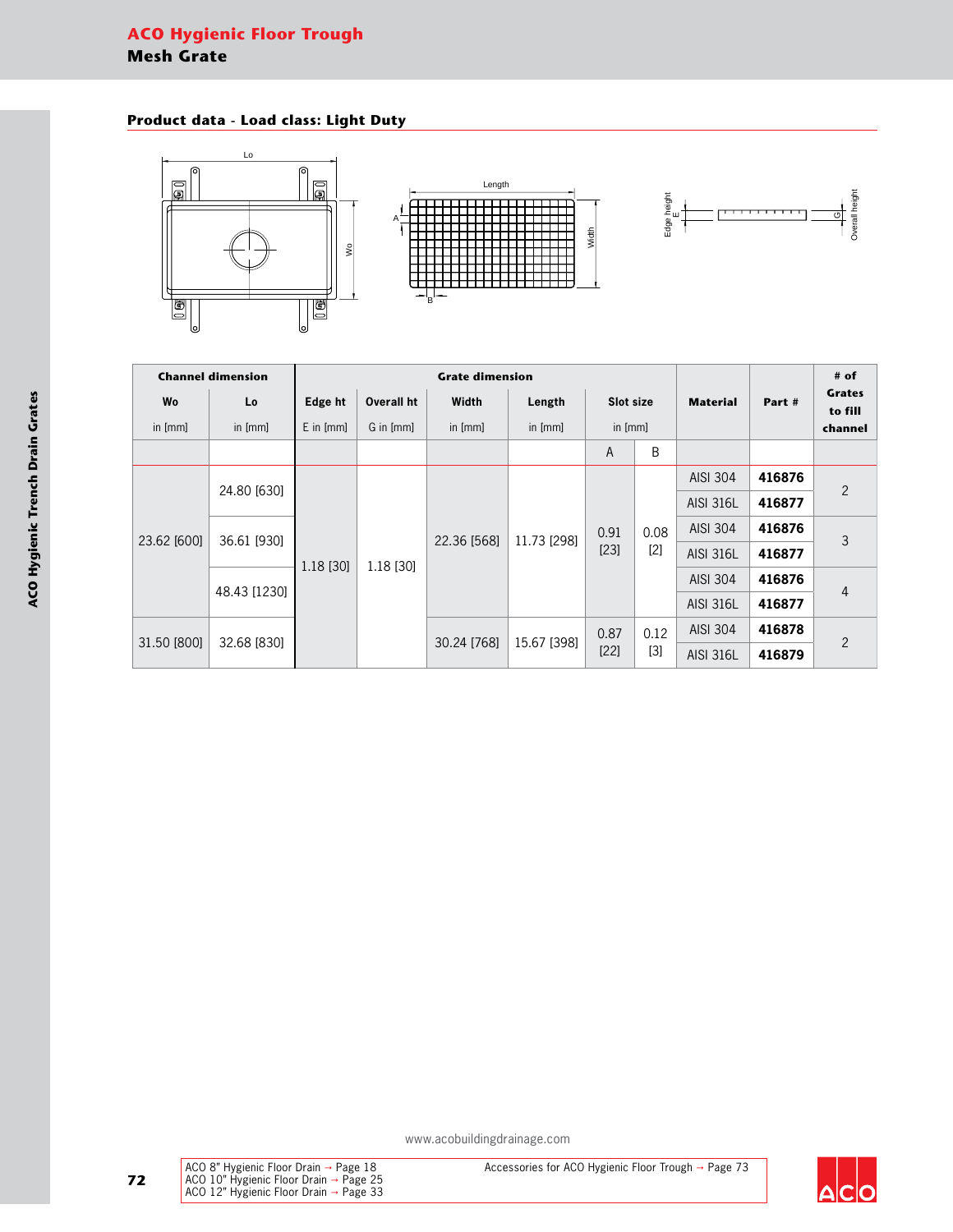# **Accessories for ACO Hygienic Floor Trough**

#### **Silt baskets**







|            | <b>Channel dimension</b>         | <b>Direction of</b>  | <b>Silt basket dimension</b> |               | <b>Material</b>  | Part#  |
|------------|----------------------------------|----------------------|------------------------------|---------------|------------------|--------|
|            | <b>Outlet size ØD</b><br>in [mm] | floor drain outlet   | Ød1<br>in [mm]               | h1<br>in [mm] |                  |        |
| 4.92 [125] | ACO 8" Hygienic Floor Drain      | vertical, horizontal | 4.92 [125]                   | $1.77$ [45]   | AISI 304         | 414339 |
|            |                                  |                      |                              |               | <b>AISI 316L</b> | 414340 |
|            |                                  |                      |                              | 3.94[25]      | AISI 304         | 445232 |
|            |                                  |                      |                              |               | AISI 316L        | 445233 |
| 5.59 [142] | ACO 10" Hygienic Floor Drain     | vertical, horizontal | 5.59 [142]                   | 1.97 [50]     | AISI 304         | 408202 |
|            |                                  |                      |                              |               | <b>AISI 316L</b> | 408212 |
|            |                                  |                      |                              | 5.24 [133]    | AISI 304         | 445234 |
|            |                                  |                      |                              |               | <b>AISI 316L</b> | 445235 |
| 7.87 [200] |                                  | vertical, horizontal | 7.87 [200]                   | 1.97 [50]     | AISI 304         | 408222 |
|            | ACO 12" Hygienic Floor Drain     |                      |                              |               | <b>AISI 316L</b> | 408232 |
|            |                                  |                      |                              | 5.31 [135]    | AISI 304         | 445236 |
|            |                                  |                      |                              |               | <b>AISI 316L</b> | 445237 |

**\*** Note: If FAT is to be used, please contact ACO Technical support to ensure compatibility.